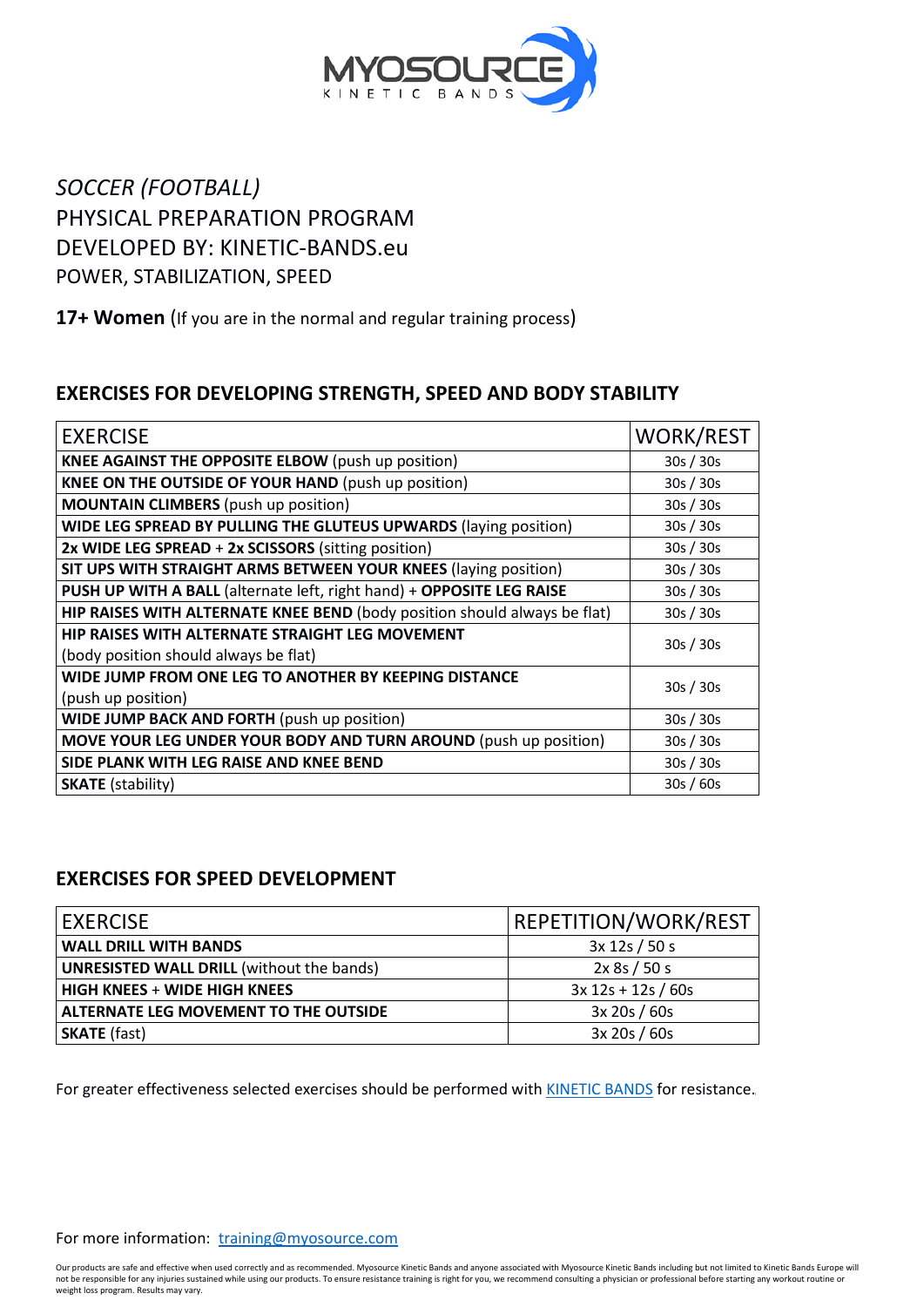

## **WHAT ARE KINETIC BANDS AND WHAT ARE THE BENEFITS OF THIS TRAINING TOOL?**

- The Kinetic Bands are an indispensable training tool to help meet the physically demanding game of soccer; helping to improve speed, agility, endurance, and athletic performance.
- Wearing Kinetic Bands helps activate more muscle groups with every leg movement which can help raise your athletic performance to a higher level and lower the risk of injuries.
- Strengthens the muscles of the hip joint and adductor (the explosive, fast muscles), which are extremely important when developing your speed, jumping, and explosive power.
- When doing muscle strengthening exercises with resistance, you accelerate the muscle strengthening process.
- It is a training tool you can use during any phase of training, including dynamic warm-up, strength and conditioning, speed, and skill development because it allows full range of motion and further develops soccer-specific movements.



## **HOW THE MUSCLES OPERATE WHEN TRAINING WITH KINETIC BANDS**

#### For more information: [training@myosource.com](mailto:training@myosource.com)

Our products are safe and effective when used correctly and as recommended. Myosource Kinetic Bands and anyone associated with Myosource Kinetic Bands including but not limited to Kinetic Bands Europe will not be responsible for any injuries sustained while using our products. To ensure resistance training is right for you, we recommend consulting a physician or professional before starting any workout routine or weight loss program. Results may vary.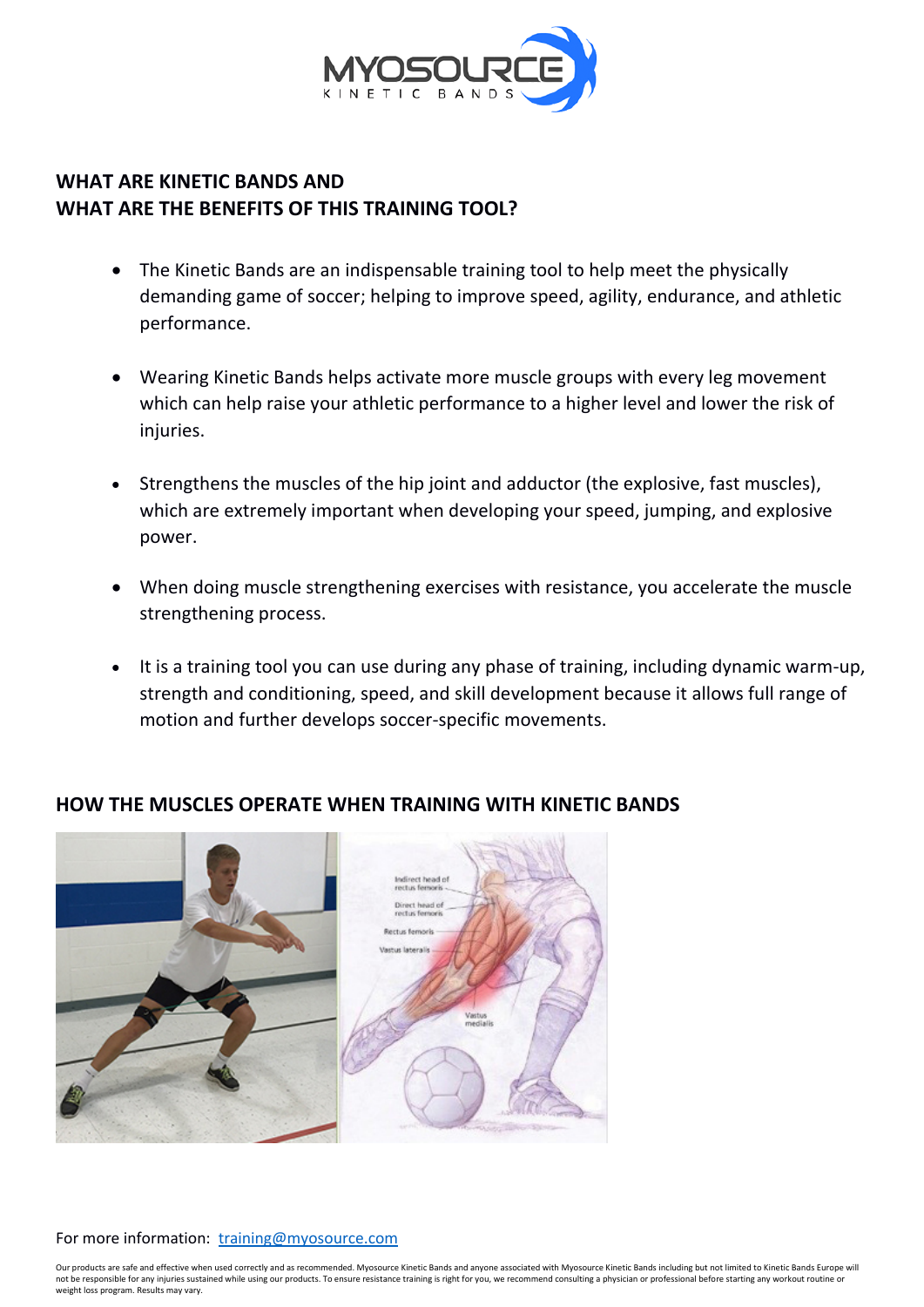

### **STEP BY STEP EXERCISE GUIDE**

**Knee against the opposite elbow** – Begin in a Push up position. Move your right knee to your left elbow, and afterward your left knee to your right elbow. Do that movement in high intensity for X (see the plan) seconds.

**Knee on the outside of your hand** – Begin in a Push up position. Lift your right knee to the outside so that it is parallel with the floor. When you do this, make sure you move your head so that you look at your knee. Do the same thing with your other knee and keep repeating this movement in high intensity for X (see the plan) seconds.

**Mountain climbers** - Begin in a Push up position and start raising your knees as high as you can, like you were running on the spot.

**Wide leg spread by pulling the gluteus upwards** – Lay down on the floor and grab someone by their ankles, so that your arms are straight. Start the exercise by lifting your legs two inches from the ground and spread them as much as you can. Lift them up to a 45 and 90-degree angle and spread them on both angles. And finally raise your glute high enough so you are on your upper part of the back and spread your legs. Return to the starting position by lowering your legs to 90 and 45 degrees and a few inches from the ground, remember to spread your legs every time.

**2x Wide leg spread + 2x Scissors** – Lean on your hands and lift your legs a couple of inches from the ground. Spread your legs as wide as you can two times, after that move your legs in a scissor motion (One leg up, the other one down). Continue doing these two motions alternatively for X (see the plan) seconds.

**Sit ups with straight arm movement between your knees** – Lay down and bend your knees for 45-degrees and keep them wide apart. Start doing sit ups by moving your arms between your knees. Do this for X (see the plan) seconds and keep in mind that your arms need to be straight.

**Push ups with a ball** – Do a push up with one ball in your hand. When you go down raise your opposite leg (If you have the ball in your right hand raise your left leg). Switch hands after each push up. Repeat this movement for X (see the plan) seconds.

**Hip raises with alternate knee bend** – Start in a laying position with your knees bent on 90 degrees. Raise your hips, and when you are at the highest point move one knee towards your head. When you do this try not to move your body; keep it stable. Alternately, switch your legs and do that for 45 seconds.

**Hip raises with alternate straight leg movement** - Start in a laying position with your knees bent on 90 degrees. Raise your hips, and when you are at the highest point straighten your leg and move it upwards vertically. When you do this try not to move your body; keep it stable. Alternately, switch your legs and do that for X (see the plan) seconds.

**Wide jump from one leg to another** – Begin the exercise in a push up position with your legs wide apart. Jump to the right side as far as you can, and land on your left foot on the ground and your right foot up in the air wide apart from the other one. Jump back to the starting position and jump to the other side as far as you can, and land on your right foot on the ground and your left foot up in the air wide apart from the other one. Repeat this motion for X (see the plan) seconds.

#### For more information: [training@myosource.com](mailto:training@myosource.com)

Our products are safe and effective when used correctly and as recommended. Myosource Kinetic Bands and anyone associated with Myosource Kinetic Bands including but not limited to Kinetic Bands Europe will not be responsible for any injuries sustained while using our products. To ensure resistance training is right for you, we recommend consulting a physician or professional before starting any workout routine or weight loss program. Results may vary.